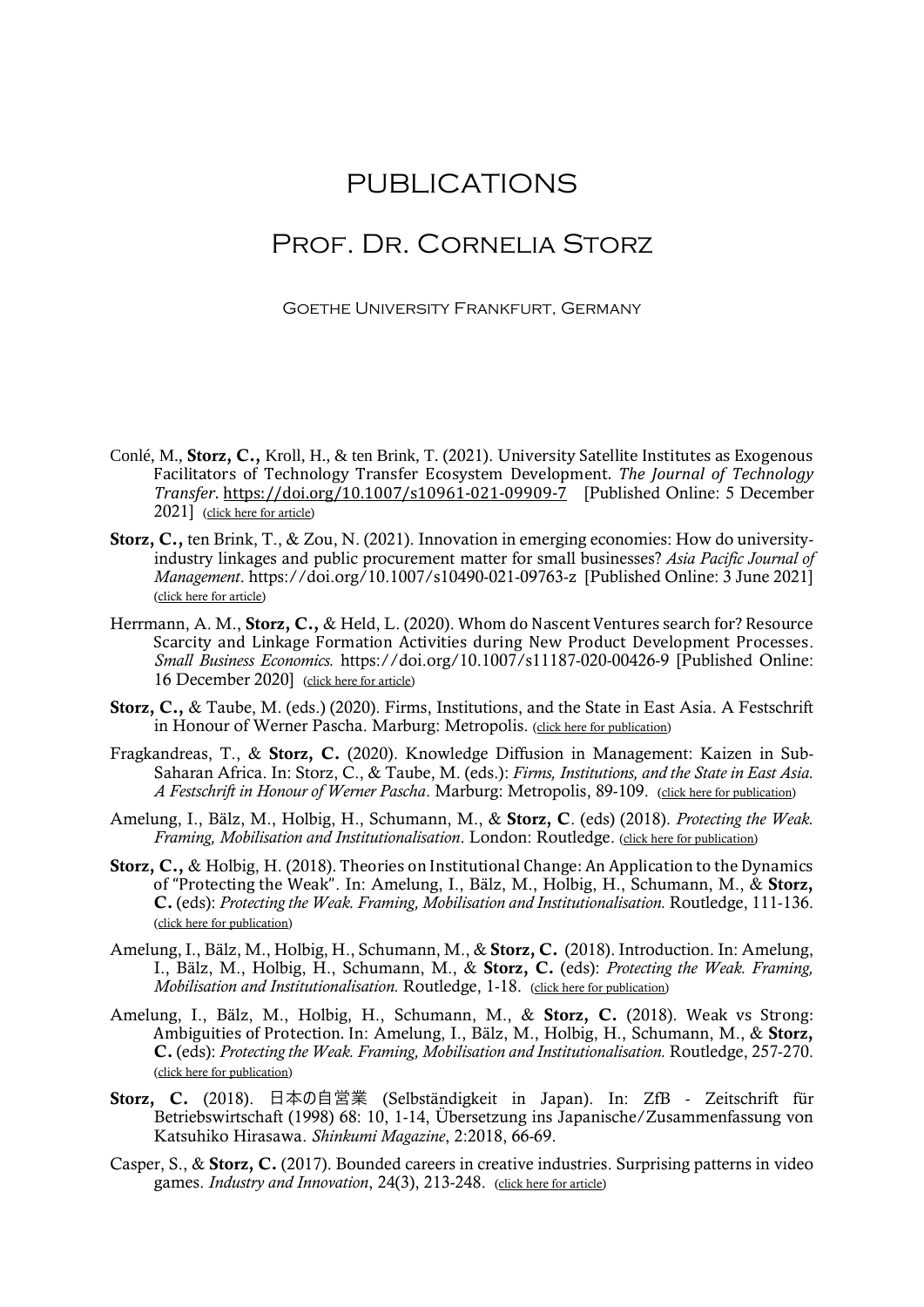- Casper, S., & Storz, C. (2016). Entrepreneurial Communities and the State. The Emergence of Korea's On-Line Gaming Industry. In: Whitley, R., & Zhang, X. (eds): *Changing Business Systems in Asia: Globalisation, Socio-Political Change, and Economic Organisation*. Oxford University Press, 306-332. [\(click here for publication\)](https://www.oxfordscholarship.com/view/10.1093/acprof:oso/9780198729167.001.0001/acprof-9780198729167)
- Storz, C., Riboldazzi, F., & John, M. (2015). Mobility and Innovation: A Cross-Country Comparison in the Video Game Industry. *Research Policy*, 44(1), 121-137. [\(click here for article\)](http://www.sciencedirect.com/science/article/pii/S004873331400136X)
- Storz, C., & Casper, S. (2015). Careers with Boundaries: Innovation within the Japanese Video Game Industry. *Academy of Management Proceedings*. [\(click here for article\)](https://journals.aom.org/doi/10.5465/ambpp.2015.15463abstract)
- Krafft, J., Lechevalier, S., Quatraro, F., & Storz, C. (eds.) (2014). Special Section Research Policy: Emergence of New Industries. *Research Policy,* 43(10), 1663-1665. [\(click here for special section\)](https://www.sciencedirect.com/journal/research-policy/vol/43/issue/10)
- Krafft, J., Lechevalier, S., Quatraro, F., & Storz, C. (2014). Emergence and evolution of new industries: The path-dependent dynamics of knowledge creation. *Research Policy*, 43(10), (Special Section "Emergence of New Industries"), 1663-1665. [\(click here for article\)](http://www.sciencedirect.com/science/article/pii/S0048733314001279)
- Lechevalier, S., Nishimura, J., Storz, C. (2014). Diversity in patterns of industry evolution: how an intrapreneurial regime contributed to the emergence of the service robot industry in Japan. *Research Policy*, 43(10), 1716-1729. [\(click here for article\)](http://www.sciencedirect.com/science/article/pii/S0048733314001334)
- Storz, C., Amable, B., Casper, S., & Lechevalier, S. (eds.) (2013). Special Issue Socio Economic Review: Asian Capitalisms. *Socio Economic Review*, 11(2), 217–232. [\(click here for special issue\)](http://ser.oxfordjournals.org/content/11/2.toc)
- Storz, C., Amable, B., Casper, S., & Lechevalier, S. (2013). Bringing Asia into the comparative capitalism perspective. *Socio Economic Review* [11\(2\)](http://ser.oxfordjournals.org/content/11/2.toc), 217-232. [\(click here for article\)](https://doi.org/10.1093/ser/mwt004)
- Storz, C., & Schäfer, S. (2013 Paperback, 2011 Hardback). *Institutional Diversity and Innovation. Continuing and Emerging Patterns in Japan and China* (with guest contribution of Marcus Conlé and preface of Richard Whitley). London: Routledge. [\(click here for publication\)](https://www.routledge.com/Institutional-Diversity-and-Innovation-Continuing-and-Emerging-Patterns/Storz-Schafer-Conle/p/book/9780415726207)
- Hunter, J., & Storz, C. (eds.) (2012 Paperback, 2006 Hardback). *Institutional and Technological Change in Japan's Economy. Past and Present. London: Routledge.* [\(click here for publication\)](https://www.routledge.com/Institutional-and-Technological-Change-in-Japans-Economy-Past-and-Present/Hunter-Storz/p/book/9780415648585)
- Storz, C. (ed.) (2012 Paperback, 2006 Hardback). *Small Firms and Innovation Policy in Japan*. London: Routledge. [\(click here for publication\)](https://www.routledge.com/Small-Firms-and-Innovation-Policy-in-Japan-1st-Edition/Storz/p/book/9780415651721)
- Pascha, W., Storz, C., Taube, M. (eds.) (2011). *Institutional Variety in East Asia. Formal and informal patterns of coordination*. Edward Elgar (New Horizons in Insitutional and Evolutionary Economics Series). [\(click here for publication\)](https://www.e-elgar.com/shop/gbp/institutional-variety-in-east-asia-9781849807951.html)
- Pascha, W., Storz, C., Taube, M. (2011). Coordination between inertia and dynamic development: an overview of issues and contributions. In: Pascha, W., Storz, C., Taube, M. (eds.): *Institutional Variety in East Asia. Formal and informal patterns of coordination*. Cheltenham Glos: Edward Elgar, 1-22. [\(click here for publication\)](https://www.researchgate.net/publication/265412074_Coordination_between_inertia_and_dynamic_development_An_overview_of_issues_and_contributions)
- Storz, C., & Pascha, W. (2011). Japan's silver market: creating a new industry under unsertainty. In: Storz, C., Taube, M., & Pascha, W. (eds.): *Institutional Variety in East Asia. Formal and informal patterns of coordination*. Cheltenham Glos: Edward Elgar, 222-267. [\(click here for](https://ideas.repec.org/h/elg/eechap/14221_10.html)  [publication\)](https://ideas.repec.org/h/elg/eechap/14221_10.html)
- Storz, C. (2011). The Emergence of New Industries: Entrepreneurs in "Cool Japan". In: Daniels, P.W., Ho, K.C., & Hutton, T.A. (eds.): *New Economic Spaces in Asian Cities. From Economic Restructuring to the Cultural Turn*. London: Routledge, 102-117. [\(click here for publication\)](https://www.routledge.com/New-Economic-Spaces-in-Asian-Cities-From-Industrial-Restructuring-to-the/Daniels-Ho-Hutton/p/book/9780415567732)
- Schäfer, S., & Storz, C. (2010). Rigidity and Change in the Japanese Venture Economy. In: Haghirian, P. (ed.): *Innovation and Change in Japanese Management.* Hampshire: Palgrave MacMillan, 39 -58. [\(click here for publication\)](https://www.palgrave.com/gp/book/9780230216679)
- Storz, C. (2009). Sources and Processes of Change: The Case of the Game Software Industry. In: Söderberg, M., & Nelson, P. (eds.): *Japan's Politics and Economy. Perspectives on Change*. London: Routledge, 182-200. [\(click here for publication\)](https://www.routledge.com/Japans-Politics-and-Economy-Perspectives-on-change-1st-Edition/Soderberg-Nelson/p/book/9780415547529)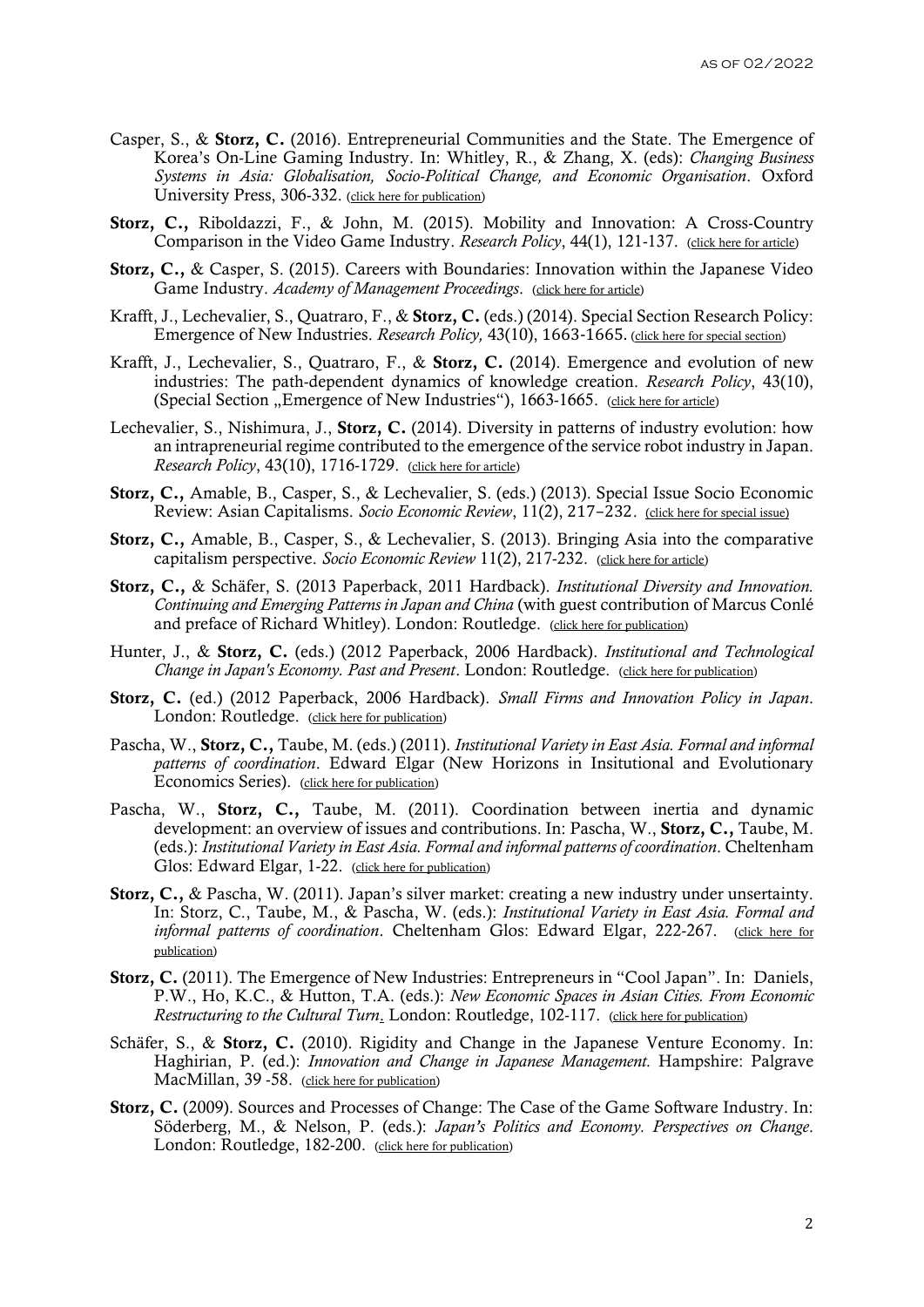- Rüland, J., Schubert, G., Schucher, G., & Storz, C. (eds.) (2009 Paperback, 2008 Hardback). *Asian-European Relations. Building Blocks for global governance?* London: Routledge. [\(click here for](https://www.routledge.com/Asian-European-Relations-Building-Blocks-for-Global-Governance-1st-Edition/Ruland-Schubert-Schucher-Storz/p/book/9780415574235)  [publication\)](https://www.routledge.com/Asian-European-Relations-Building-Blocks-for-Global-Governance-1st-Edition/Ruland-Schubert-Schucher-Storz/p/book/9780415574235)
- Storz, C. (2008). Dynamics in Innovation Systems: Evidence from Japan's Game Software Industry. *Research Policy* 37(9), 1480-1491. [\(click here for article\)](https://doi.org/10.1016/j.respol.2008.05.007)
- Strambach, S., & Storz, C. (2008). Pfadabhängigkeit und Pfadplastizität von Innovationssystemen: die deutsche und japanische Softwareindustrie. *Nationale Innovationssysteme im Vergleich - Vierteljahrshefte zur Wirtschaftsforschung,* 77(2), 142-161. [\(click here for article\)](http://ejournals.duncker-humblot.de/toc/vjh/77/2)
- Storz, C. (2008). Innovation, Institutions and Entrepreneurs: The Case of "Cool Japan". *Asia Pacific Business Review* 14(3), 401-424. [\(click here for article\)](https://doi.org/10.1080/13602380802116823)
- Rüland, J., & Storz, C. (2008). Co-Operation and Regional Integration: The Case of Asia-Europe Relations. In: Rüland, J., Schubert, G., Schucher, G., & Storz, C. (eds.) *Asian-European Relations. Building Blocks for global governance?* London: Routledge, 3-31. [\(click here for publication\)](https://www.routledge.com/Asian-European-Relations-Building-Blocks-for-Global-Governance-1st-Edition/Ruland-Schubert-Schucher-Storz/p/book/9780415574235)
- Storz, C. (2008). Innovation, Institutions and Entrepreneurs: The Case of "Cool Japan". In: Jackson, K., & Debroux, P. (eds.): *Innovation in Japan: Emerging Patterns, Enduring Myths*. London: Routledge, 115-138. [\(click here for publication\)](https://www.routledge.com/Innovation-in-Japan-Emerging-Patterns-Enduring-Myths-1st-Edition/Jackson-Debroux/p/book/9781315869278)
- Storz, C., & Moerke, A. (eds.) (2007). *Competitiveness of New Industries. Institutional Framework and learning in information technology in Japan, the US and Germany. London: Routledge.* (click here [for publication\)](https://www.routledge.com/Competitiveness-of-New-Industries-Institutional-Framework-and-Learning/Storz-Moerke/p/book/9780415547819)
- Storz, C. (2007). Compliance with International Standards: The EDIFACT and ISO 9000 Standards in Japan. *Social Science Japan* 10(2), 217-241. [\(click here for article\)](https://doi.org/10.1093/ssjj/jym048)
- Storz, C., & Moerke, A. (2007). Institutions and learning in new industries an introduction. In: Storz, C., & Moerke, A. (eds.): *Competitiveness of New Industries. Institutional Framework and learning in information technology in Japan, the US and Germany*. London: Routledge, 3-16. [\(click](https://www.routledge.com/Competitiveness-of-New-Industries-Institutional-Framework-and-Learning/Storz-Moerke/p/book/9780415547819)  [here for publication\)](https://www.routledge.com/Competitiveness-of-New-Industries-Institutional-Framework-and-Learning/Storz-Moerke/p/book/9780415547819)
- Storz, C. (2007). Private solutions to uncertainty in Japanese electronic commerce. In: Storz, C., & Moerke, A. (eds.): *Competitiveness of New Industries. Institutional Framework and learning in information technology in Japan, the US and Germany*. London: Routledge, 75-103. [\(click here for](https://www.routledge.com/Competitiveness-of-New-Industries-Institutional-Framework-and-Learning/Storz-Moerke/p/book/9780415547819)  [publication\)](https://www.routledge.com/Competitiveness-of-New-Industries-Institutional-Framework-and-Learning/Storz-Moerke/p/book/9780415547819)
- Storz, C. (2007). Innovation und entrepreneurship*:* Japans Wettbewerbsfähigkeit in institutioneller Perspektive. In: Bellmann, K., & Haak, R. (eds.): *Der Japanische Markt - Herausforderungen und Perspektiven für deutsche Unternehmen.* Wiesbaden: Gabler, 159-179. [\(click here for publication\)](https://www.springer.com/gp/book/9783835007352)
- Storz, C. (2006). Inertia in Japanese organizations? Institutionen in der Genese der japanischen Spielesoftware. *Journal of Current Japanese Affairs* 6, 3-41. [\(click here for article\)](https://www.researchgate.net/publication/5080186_Inertia_in_Japanese_organizations_Institutionen_in_der_Genese_der_japanischen_Spielesoftware)
- Storz, C. (2006). Pfadabhängigkeit und Pfadgenese. Die japanische Spieleindustrie. *ZfB - Zeitschrift für Betriebswirtschaft* 3, 69-86. [\(click here for article\)](https://www.researchgate.net/publication/265412450_Pfadabhangigkeit_und_Pfadgenese_Die_japanische_Spieleindustrie)
- Storz, C. & Lageman, B. (eds.) (2005): *Konvergenz oder Divergenz? Wandel der Unternehmensstrukturen in Japan und Deutschland*. Weimar bei Marburg: Metropolis. [\(click here for publication\)](https://www.metropolis-verlag.de/Konvergenz-oder-Divergenz%3F/478/book.do)
- Storz, C. (2006). Small firms and innovation policy in Japan an introduction. In: Storz, C. (ed.) (2012 Paperback, 2006 Hardback): *Small Firms and Innovation Policy in Japan*. London: Routledge, 1-10. [\(click here for publication\)](https://www.routledge.com/Small-Firms-and-Innovation-Policy-in-Japan-1st-Edition/Storz/p/book/9780415651721)
- Storz, C. (2006). Cognitive models and economic policy: the case of Japan. In: Storz, C. (ed.) (2012 Paperback, 2006 Hardback): *Small Firms and Innovation Policy in Japan.* London: Routledge, 82-108. [\(click here for publication\)](https://www.routledge.com/Small-Firms-and-Innovation-Policy-in-Japan-1st-Edition/Storz/p/book/9780415651721)
- Storz, C. (ed.) (2005). *Japan and Germany in Competition for FDI: Tax, Regulation and Strategies*. Marburg: Universität Marburg. [\(click here for publication\)](https://www.researchgate.net/publication/265412546_Germany_and_Japan_in_competition_for_FDI_tax_systems_regulations_and_business_strategies)
- Pascha, W., & Storz, C. (eds.) (2005). *Wirkung und Wandel von Institutionen. Das Beispiel Ostasiens.*  Stuttgart: Lucius & Lucius. [\(click here for publication\)](https://www.degruyter.com/document/doi/10.1515/9783110510669/html)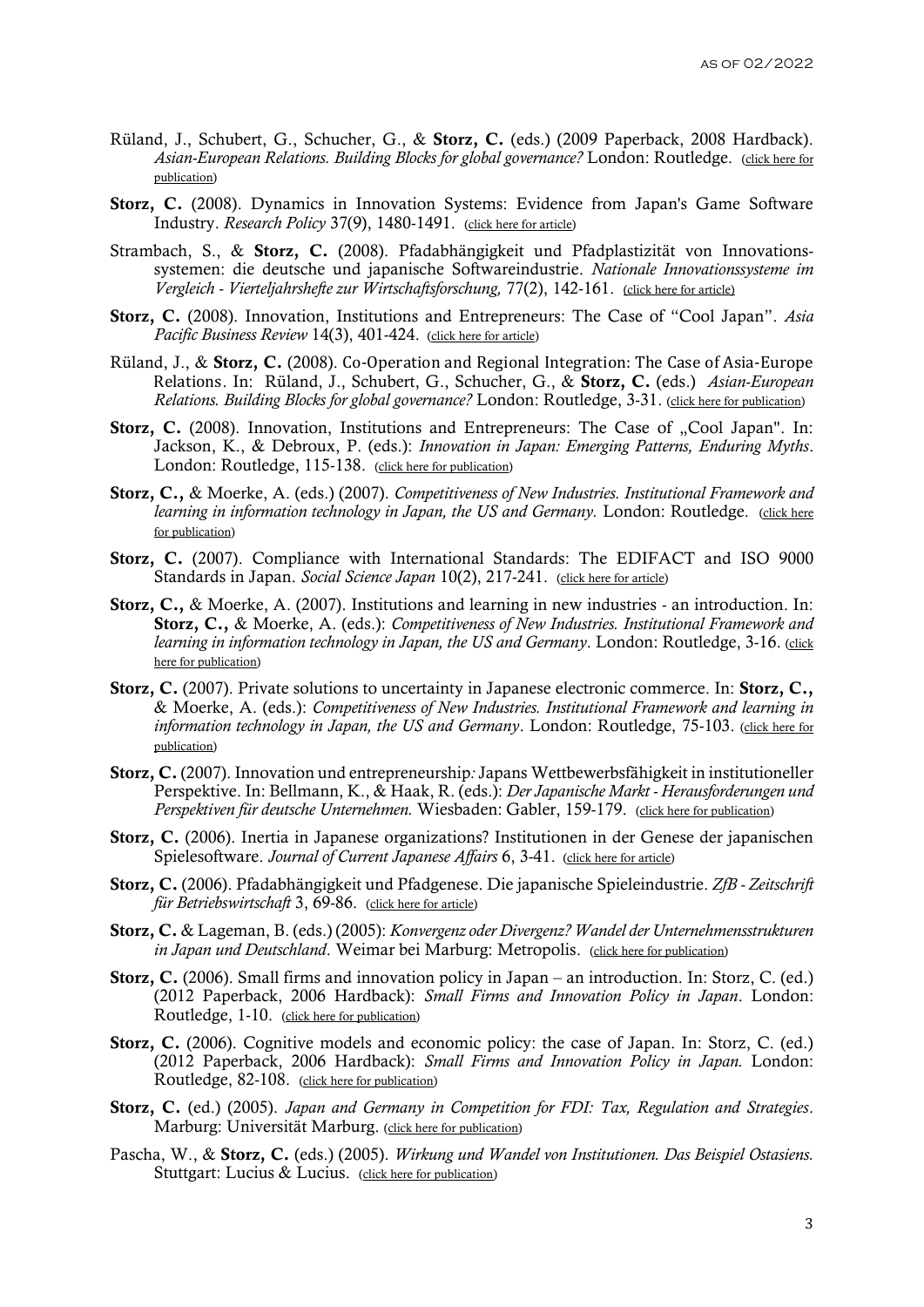- Pascha, W., & Storz, C. (2005). Institutionen in der Entwicklung Ostasiens: Eine Einführung. In: Pascha, W., & Storz, C. (eds.): *Wirkung und Wandel von Institutionen. Das Beispiel Ostasiens*. Stuttgart: Lucius & Lucius, 77, 3-28. [\(click here for publication\)](https://www.degruyter.com/document/doi/10.1515/9783110510669/html)
- Storz, C. (2005). Private Regulierung aus institutionenökonomischer Sicht: ISO 14001 in der japanischen Umweltpolitik. In: Pascha, W., & Storz, C. (eds.): *Wirkung und Wandel von Institutionen. Das Beispiel Ostasiens*. Stuttgart: Lucius & Lucius, 77, 199-228. [\(click here for](https://www.degruyter.com/document/doi/10.1515/9783110510669/html)  [publication\)](https://www.degruyter.com/document/doi/10.1515/9783110510669/html)
- Hunter, J., & Storz, C. (2005). Introduction: Economic and institutional change in Japan. In: Hunter, J., & Storz, C. (eds.) (2012 Paperback, 2005 Hardback): *Institutional and Technological Change in Japan's Economy. Past and Present*. London: Routledge, 1-10. [\(click here](https://www.routledge.com/Institutional-and-Technological-Change-in-Japans-Economy-Past-and-Present/Hunter-Storz/p/book/9780415648585)  [for publication\)](https://www.routledge.com/Institutional-and-Technological-Change-in-Japans-Economy-Past-and-Present/Hunter-Storz/p/book/9780415648585)
- Storz, C. (2005). Preface Japan and Germany in Competition for FDI: Tax, Regulation and Strategies. In: Storz, C. (ed.): *Japan and Germany in Competition for FDI: Tax, Regulation and Strategies*. Marburg: Universität Marburg, 124, 5-9. [\(click here for publication\)](https://www.uni-marburg.de/de/ub/ueber-uns/oeffentlichkeitsarbeit/publikationen/schriften-der-universitaetsbibliothek)
- Storz, C., & Lageman, B. (2005). Konvergenz und Divergenz der Unternehmensstrukturen? Die Diskussion um organisatorische Paradigma – zur Einführung. In: Storz, C., & Lageman, B. (eds.): *Konvergenz oder Divergenz? Wandel der Unternehmensstrukturen in Japan und Deutschland*. Weimar bei Marburg: Metropolis, 7-20. [\(click here for publication\)](https://www.metropolis-verlag.de/Konvergenz-oder-Divergenz%3F/478/book.do)
- Storz, C. (2005). Konvergenz oder Divergenz? Standardisierungsarchitekturen, institutionelle Inflexibilität und ökonomische Rationalität. In: Storz, C., & Lageman, B. (eds.): *Konvergenz oder Divergenz? Wandel der Unternehmensstrukturen in Japan und Deutschland*. Weimar bei Marburg: Metropolis, 21-50. [\(click here for publication\)](https://www.metropolis-verlag.de/Konvergenz-oder-Divergenz%3F/478/book.do)
- Storz, C. (2005). Personales Vertrauen als Restriktion Japan im internationalen Vergleich. In: Held, M., Kubon-Gilke, G., & Sturn, R. (eds.): *Reputation und Vertrauen*. Weimar bei Marburg: Metropolis, 213-257. [\(click here for publication\)](https://www.metropolis-verlag.de/Reputation-und-Vertrauen/495/book.do)
- Storz, C. (2005). *Yôroppa keizai tôgô to chûshôkigyô* (European Integration and SME). In: *Kansai Daigaku Keizai Gakubu 100 Shûnen Kinenshi (Special Issue 100th anniversary of the Economic Department, Kansai University).* Kansai: Kansai University, Kansai Daigaku Keizai Gakubu, 75-94.
- Storz, C. (2004). Implementation of Standards: What about the Possibility of a Convergence of production systems by international rules. In: Pascha, W. (ed.) (2012 Paperback, 2004 Hardback): *Systemic Change in the Japanese and German Economies. Convergence and Differentiation as a Dual Challenge*. London: Routledge, 203-230. [\(click here for publication\)](https://www.routledge.com/Systemic-Changes-in-the-German-and-Japanese-Economies-Convergence-and/Pascha/p/book/9780415652155)
- Storz, C. (2003). Globalisierung, Technik, Normen. Warum weichen japanische Unternehmen von internationalen Normen ab? *Jahrbuch des Deutschen Instituts für Japanstudien* 15, 219-246. [\(click here for article\)](https://www.researchgate.net/publication/265412553_Globalisierung_Technik_Normen_Warum_weichen_japanische_Unternehmen_von_internationalen_Normen_ab)
- Storz, C. (2002). Zum Wandel der japanischen Unternehmensorganisation Innovationsfähigkeit zwischen Diskontinuität und Stabilität. *ORDO - Jahrbuch für die Ordnung von Wirtschaft und Gesellschaft* 53(1), 299-328. [\(click here for article\)](https://www.degruyter.com/view/j/ordo.2002.53.issue-1/ordo-2002-0117/ordo-2002-0117.xml)
- Storz, C. (2002). Doitsu no chûshô kigyô. Gurobarizêshon to Rijonarizêshon ga oyobosu eikyô (SME in Germany. The impact of Globalisation and Regionalisation). In: Murakoso, T. (ed.): *Gurôbaru ekonomî to chûshô kigyô (Globalisation and SME)*. Tokyo: Sekai Shisôsha - Sekai Shisô Zeminâru, 235-254.
- Storz, C. (2002). Improvement of Competitiveness of Japanese SMEs? Concept and Limits of institutional design in the Japanese Policy for SMEs. In: Hiroshi, O. (ed.): *Structural change in Japan and Germany*. Tokyo: Toyo University, 67-84.
- Storz, C. (2001). *Doitsu ni okeru sôgyô no genjô to chûshô kigyô kinyû* (Establishing and inancing startups in Germany). *Chôsa Kihô (Kokumin Seikatsu Kinyû Kôko)* 11, 27-45.
- Storz, C., & Frick, S. (2001). Sponsored spin-off in Japan Anregungen für die deutsche Mittelstandspolitik? In: Gössmann, H., & Mrugalla, A. (eds.): *11. Deutschsprachiger*